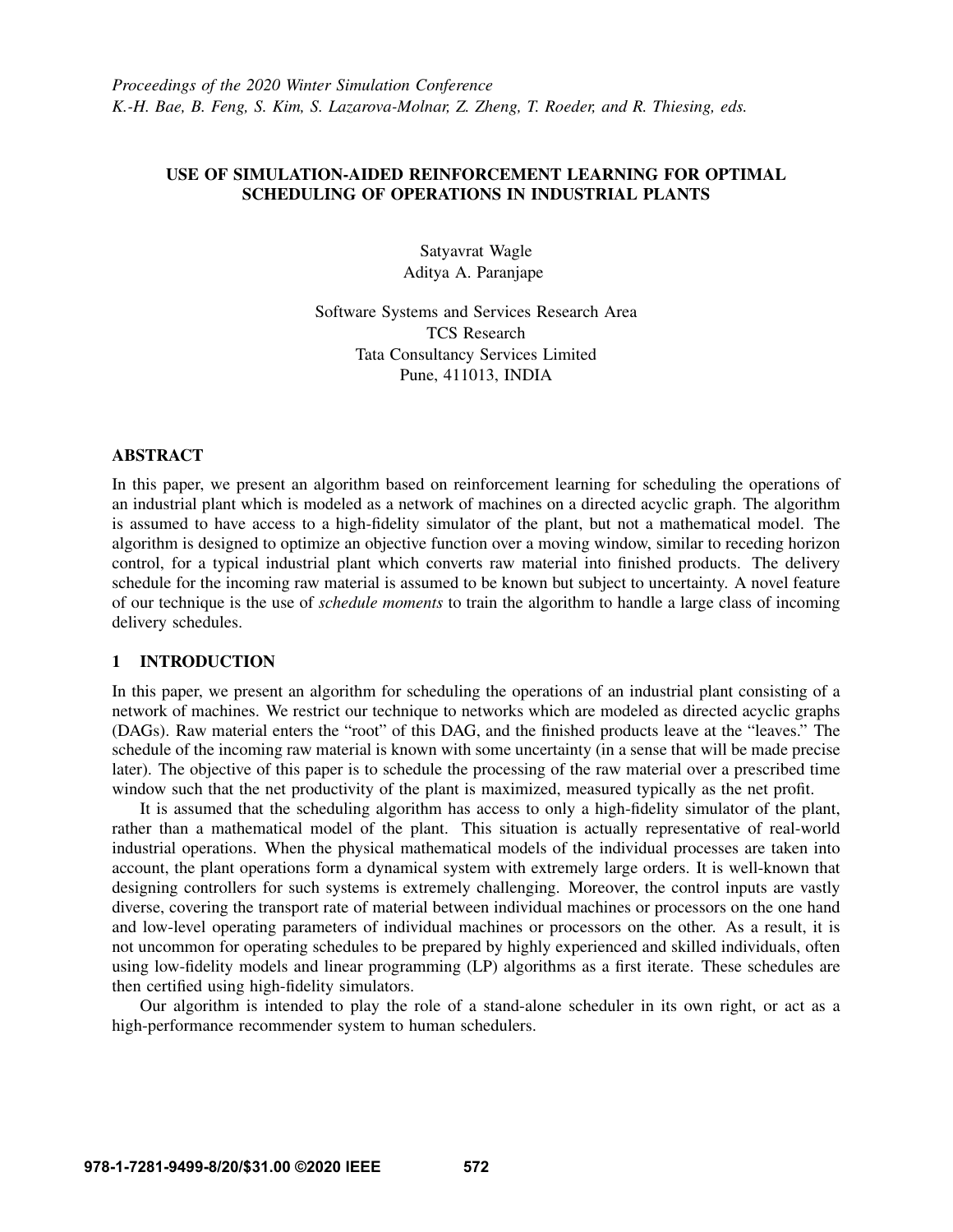## 1.1 Prior Work

The problem considered in the paper shares common ground with well-known problems in decision theory, such as supply chain optimization, flow-shop optimization [\(Pinedo 2012\)](#page-11-0) and dynamic resource allocation problems. Applications include manufacturing plants, chemical refineries, defence resource allocation [\(Bertsekas, Homer, Logan, Patek, and Sandell 2000\)](#page-11-1) and even epidemics [\(Brandeau, Zaric, and Richter](#page-11-2) [2003\)](#page-11-2). Most of the techniques developed for these problems, especially at a theoretically rigorous level, deal with the time of completion of a process (the makespan). When the plant is poorly characterized or too complex to control analytically, approaches based on approximate dynamic programming, or reinforcement learning, are invoked [\(Zhang and Dietterich 1995;](#page-11-3) [Zhang and Dietterich 1996\)](#page-11-4).

In contrast to problems dealing with makespan, we are interested in problems that deal with reward (defined in a suitable sense) maximization. Although LP-based techniques [\(Pinto, Joly, and Moro 2000;](#page-11-5) Mendez, Grossmann, Harjunkoski, and Kaboré 2006) as well as model predictive control [\(Al-Othman,](#page-11-7) [Lababidi, Alatiqi, and Al-Shayji 2008;](#page-11-7) [Brandeau, Zaric, and Richter 2003\)](#page-11-2) have been applied successfully to such problems, these techniques rely on knowing the plant model reasonably accurately (if not exactly). In our setting, on the contrary, we assume that the plant model is not known and needs to be learned in a suitable sense through trial-and-error. This places our problem firmly in the remit of approximate dynamic programming, or reinforcement learning (RL). RL-based techniques have been proposed for scheduling problems in the context of the usual makespan minimization [\(Zhang and Dietterich 1995;](#page-11-3) [Zhang and](#page-11-4) [Dietterich 1996\)](#page-11-4) and even missile defence systems [\(Bertsekas, Homer, Logan, Patek, and Sandell 2000\)](#page-11-1).

Model predictive control (MPC) is a widely-used control technique for industrial plant operations. Although MPC and RL solve the same problem, the two differ at a technical level in terms of the nature of their policy: MPC provides, by design, an *open-loop* control signal while RL provides a closed-loop (stationary) *policy* [\(Ernst, Glavic, Capitanescu, and Wehenkel 2009\)](#page-11-8). Recent attempts to bring together MPC and learning have involved either learning an explicit system model that can be exploited by MPC [\(Williams, Wagener, Goldfain, Drews, Rehg, Boots, and Theodorou 2017\)](#page-11-9), or using MPC to generate training sets for neural network-based policy generators which operate at a fraction of the computational cost of MPC [\(Zhang, Kahn, Levine, and Abbeel 2016\)](#page-11-10). RL techniques can be used to augment typical MPC algorithms [\(Negenborn, De Schutter, Wiering, and Hellendoorn 2005\)](#page-11-11), wherein MPC is used (on an approximate model) until the value function estimates required by RL are sufficiently reliable. Thereafter, the computationally simpler RL-generated policy can replace the one generated by MPC.

## 1.2 Contribution

We develop a reinforcement learning (RL)-based controller for designing flow-shop schedules that maximize a prescribed objective function. We remind the reader that the need for RL stems primarily from the constraint that we have access only to a reliable (and possibly high-fidelity) simulator of the plant rather than an explicit model. A key requirement is that the controller be able to work with a large class of raw material receipt schedules. In order to meet this requirement, we train the controller using a handful of temporal moments of schedules instead of actual schedules. This reduces the burden of training considerably, while adding robustness to the controller against off-design schedules. Although moments have been used in other areas to represent patterns [\(Prokop and Reeves 1992\)](#page-11-12), this is the first instant, to the best of our knowledge, where the concept has been invoked reduce the dimensionality of the training set for learning algorithms.

The rest of the paper is organized as follows. We present the broad problem formulation in Sec. 2. We present the RL algorithm in Sec. 3, including the formulation of the temporal moments. In Sec. 4, we present the model which forms the basis of the simulation example. The results of the simulation, as well as the accompanying discussion, are presented in Sec. 5.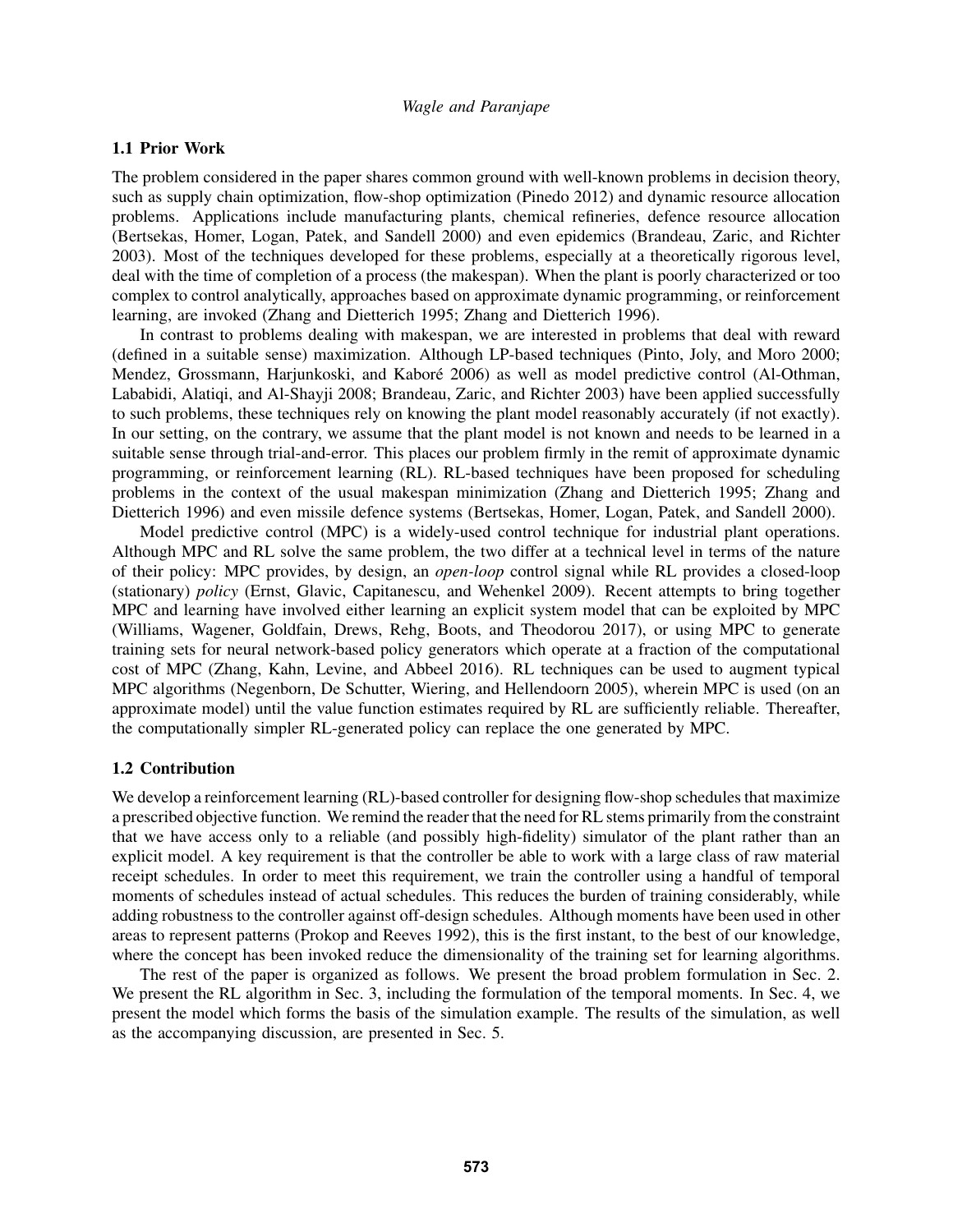## 2 PROBLEM FORMULATION

A typical industrial plant consists of machines, or components, connected through transfer channels. We are interested in the case where the machines and the transfer channels together defined a directed acyclic graph (DAG), with the machines acting as its nodes and the transfer channels as its edges. The root nodes, in particular, are areas where the raw material is received, while the leaf nodes are those from which finished products are dispatched.

Let  $u_i[k]$  denote the state of the *i*<sup>th</sup> edge (transfer channel) at the  $k^{\text{th}}$  time instant, and let  $s_j[k]$  denote state variable of the  $j<sup>th</sup>$  node at that time. The state variables would typically measure the inventory levels at a machine, but other state variables may be defined, depending on the problem. We assume that the state changes per a deterministic Markov process of the form

<span id="page-2-1"></span>
$$
s[k+1] = F(s[k], u[k])
$$
\n<sup>(1)</sup>

where *s*[*k*] may include exogenous states with possibly unknown (hidden) dynamics. The plant incurs costs for processing the raw material at each stage as well as for running the transfer channels. The plant earns a revenue only against the value of the dispatched product. More specifically, we define the operating cost at the  $k^{\text{th}}$  instant as

$$
c[k] = \alpha_r(u[k], s[k]) \tag{2}
$$

where  $u[k]$  is the vector whose elements are  $u_i[k]$  and  $s[k]$  is defined likewise. The function  $\alpha_r : (u, s) \mapsto \mathbb{R}^+$ . The cost  $c[k]$  might additionally include costs from running machines with excess or inadequate raw material, which is captured in the dependence of  $\alpha_0$  on  $s[k]$ .

Let  $d[k]$  denote the quantity of product that is shipped out. This is simultaneously a source of revenue  $\rho(d[k])$  as well as cost  $\alpha_s[d[k])$ . We define the net profit at time *k* as

$$
p[k] = \rho(d[k]) - c[k] - \alpha_s(d[k])
$$
\n(3)

**Definition 1** (Constraints) We express the constraints compactly as  $C(u, s) \le 0$ . Each individual constraint is of the form  $f_i(s[k], u[k]) \leq 0$  falls into one of the following categories:

- 1. The holding capacity of a node is bounded above (and, as in chemical plants, also from below)
- 2. The carrying capacity of an edge is bounded
- 3. The number of incoming/outgoing edges that may be active simultaneously at a node

For all practical purposes, it may be assumed that the industrial plant runs for an infinite period of time. Industrial plants are run in accordance with business decisions, which include schedules for the finished products as well as the raw material. Since both of these schedules are available only for a finite horizon of time, it makes sense to design optimization and control algorithms over a moving time window. This leads us to the well-known philosophy of model predictive control (MPC).

<span id="page-2-0"></span>**Problem 1** (Control problem at time  $t = 0$ ) Let  $\tau_h > 0$  denote an appropriately chosen time horizon. The control objective at time  $t = 0$  is to find  $u^*[k]$ ,  $k \in [0, \tau_h]$ , which satisfies

$$
u^*[0: \tau_h] = \arg \max_{u[0: \tau_h]} \sum_{k=0}^T \gamma^k p[t+k], \text{ s.t. } C(u,s) \le 0 \tag{4}
$$

where  $\gamma \in (0, 1]$  is a suitably chosen discount factor.

The policy computed at  $t = 0$  is used only for the time window  $[0, \tau_w]$ , where  $\tau_w < \tau_h$ , and a new policy is computed for subsequent implementation. This policy is designed as follows.

Let *t* denote an instant in time when a control policy is to be computed for the time window  $[t, t + \tau_w]$ . The control actions computed at time  $t - \tau_w$  for the time interval  $[t, t + \tau_h - \tau_w]$  are available to the controller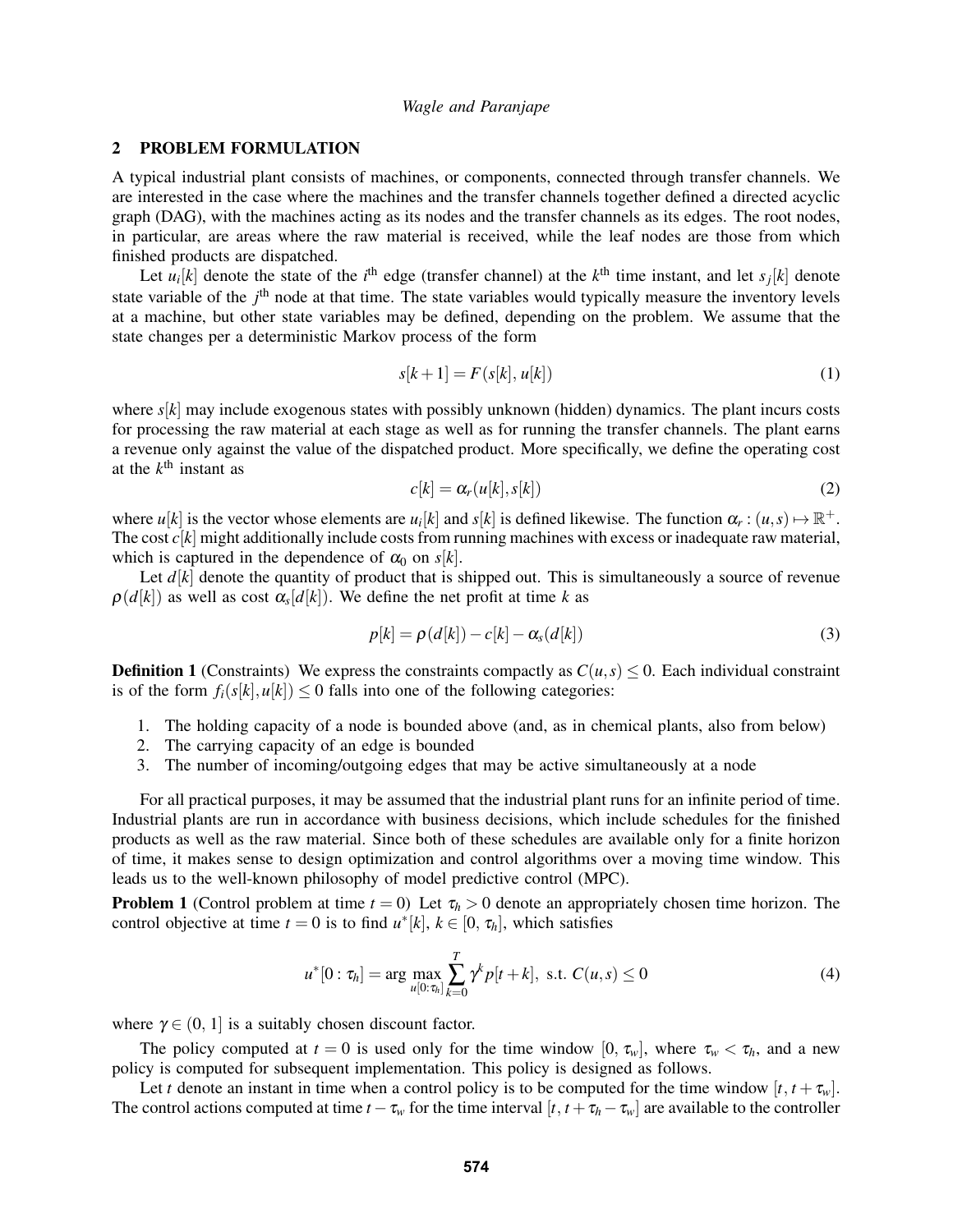and used as a baseline to design the control signal for the time window  $[t, t + \tau_w]$ . We denote these baseline control values by  $u_{ref}[t+k]$  for  $k = 0, \ldots, \tau_h - \tau_w$ . We expect the policy obtained at time *t* to stay close to  $u_{\text{ref}}$ , in the spirit of a regularity condition.

<span id="page-3-0"></span>**Problem 2** (Control problem at time  $t > 0$ ) Let  $\tau_h > 0$  denote an appropriately chosen time horizon. The control objective at time *t* is to find  $u^*[t+k]$ ,  $k \in [0, \tau_h]$ , which satisfies

$$
u^*[t:t+\tau_h] = \arg \max_{u[t:t+\tau_h]} \sum_{k=0}^{\tau_h} \left( \gamma^k p[t+k] + \gamma_u^k [t+k] ||\Delta u[t+k]||^2 \right), \text{ s.t. } C(u,s) \le 0 \tag{5}
$$

where  $\gamma$ ,  $\gamma_u \in (0, 1]$  are suitably chosen discount factors and  $\Delta u = u - u_{\text{ref}}$ . The values of  $\gamma_u$  are chosen so that  $\gamma_u[t + \kappa] = 0$  for  $\kappa > \tau_h - \tau_w$ .

It is evident that solving Problem [1](#page-2-0) at  $t = 0$  and Problem [2](#page-3-0) at future instants of time yields a control law which can be used, at least in principle, for the entire lifetime of the plant.

It is well-known, however, that the plant model needs to be known well in order to solve optimal control problems. When the plant model is not available, it becomes essential to invoke a control law which works exclusively with the available state information and short-term forecasts. Controllers based on reinforcement learning achieve precisely as much, although these controllers need to be trained on (reliable and high-fidelity) plant models ahead of time in order to ensure safe and reliable operation.

## 3 REINFORCEMENT LEARNING-BASED SCHEDULER

In this section, we design a reinforcement learning algorithm for Problem [2](#page-3-0) and note that Problem [1](#page-2-0) can be viewed as a special case with  $\gamma_u \equiv 0$ . We start by describing a moment-based representation for input schedules, and then describe the RL algorithm.

#### 3.1 Moment-Based Representation of Receipt Schedules

The policy determined by the RL algorithm would depend on the expected receipt of raw material as well as the demand for finished products. These schedules may be viewed as hidden states within *s*[*k*] of the system  $(1)$ .

While it might be beneficial, in principle, to optimize the controller for as large a set of receipt/demand schedules as possible, it is not expedient to do as much for *every* conceivable schedule. As an illustration of the complexity of doing so, for a simple case involving just two receipt channels, each of which is either on or off, there are 4τ*<sup>w</sup>* possible schedules (at each instance, the input belongs to the set {00, 01, 10, 11}), where  $\tau_w$  is the horizon for which the control signal is to be designed. In order to train the controller, it is essential to seek a balance between exposing it to a large number of schedules on the one hand, and managing the number of training runs on the other.

We seek this balance by introducing a state *m* whose elements are the *temporal moments* of a candidate schedule. For illustration, we restrict ourselves to just the receipt schedule (assuming that there is no defined demand schedule for the finished product, although this can be absorbed readily into our framework). More specifically, at the beginning of each instant when the control inputs are computed, we compute the moments

$$
m_j^i = \begin{cases} \sum_{t=1}^{\tau_w} r_i[t], & j = 0\\ \frac{\sum_{t=1}^{\tau_w} t^j r_i[t]}{\tau_w^j \sum_{t=1}^{\tau_w} r_i[t]} & \text{otherwise} \end{cases}
$$
(6)

where  $\tau_w$  is the horizon over which the control inputs are computed. The term  $m_0^i$  yields the total amount of incoming raw material for the  $i<sup>th</sup>$  channel. The first moment  $m<sup>i</sup><sub>1</sub>$  yields the time instant by which half the amount of raw material would have been received. Higher order moments provide more nuanced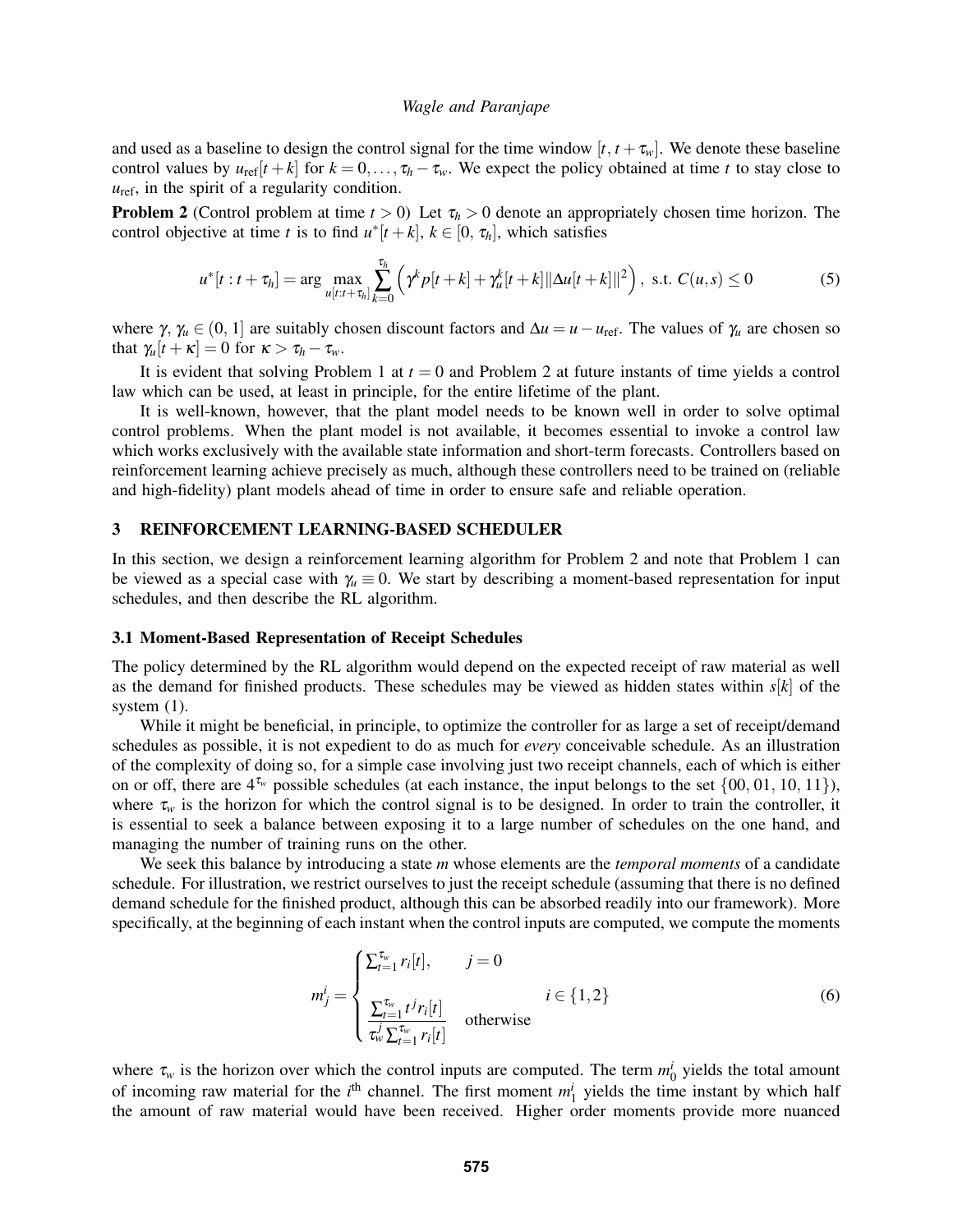information about raw material receipt, and any given schedule can be represented *exactly* in terms of the first *T* moments.

As an illustration, consider an on-off-type receipt schedule on a single channel and spanning five units of time. The two receipts  $[0,1,0,1,0]$  and  $[1,0,0,0,1]$  have the same values for the zeroth and first moments (2 and 0.6, respectively). The second moments differ, and are given by 13/25 and 2/5, respectively.

To minimize the amount of computation required for training, and to ensure that the scheduler is able to work with a large number of schedules, we add the first three moments (i.e.,  $j = 0, 1, 2$ ) to the state of the system. This necessarily makes the scheduler slightly sub-optimal, but it also makes the scheduler robust to an off-design receipt schedule.

## 3.2 The RL Algorithm

We start by defining the value function at time  $t$  in terms of the state  $s_t$  as

$$
V[t] \equiv V(s[t]) = \sum_{k=0}^{T-t-1} \gamma^k p[t+k],
$$
\n(7)

Recall that an optimum trajectory  $(s^*, u^*)$  satisfies the Bellman equation

$$
V(s^*, u^*) = \max_{u} (p(s^*, u) + \gamma V(s_n^*, u_n^*))
$$
\n(8)

where  $s_n$  denotes the successor state to *s*, and likewise for  $u_n$ . The corresponding map  $\pi^* : s \mapsto u^*(s)$  is the optimal policy.

Our approach for solving the Bellman equation and determining the optimal control input uses a combination of Monte-Carlo (MC) simulation and batch actor-critic approach. For background information about these techniques, the reader may refer to [\(Sutton and Barto 2018\)](#page-11-13) (see Ch. 5 and Sec. 13.5). We use a neural network (NN)-based function approximator for encoding the value function as well as the policy. We implement two sets of deep neural networks (DNNs) as part of our architecture, as illustrated in Fig. [1.](#page-4-0) The *estimator network* approximates  $V(s)$ . It consists of two individual DNNs for approximating the reward and the cost, respectively. The outputs of these individual DNNs yields the predicted value of  $V(s)$ . The policy network encodes the policy. Its output is a set of probability-like values assigned to individual actions. The actual action is chosen through a soft-max action over the probabilities.

<span id="page-4-0"></span>The pseudo-code for our algorithm is given in Algorithm [1.](#page-5-0) It iterates over the steps described in the subsections below.



Figure 1: The NN-based architecture for implementing the RL algorithm.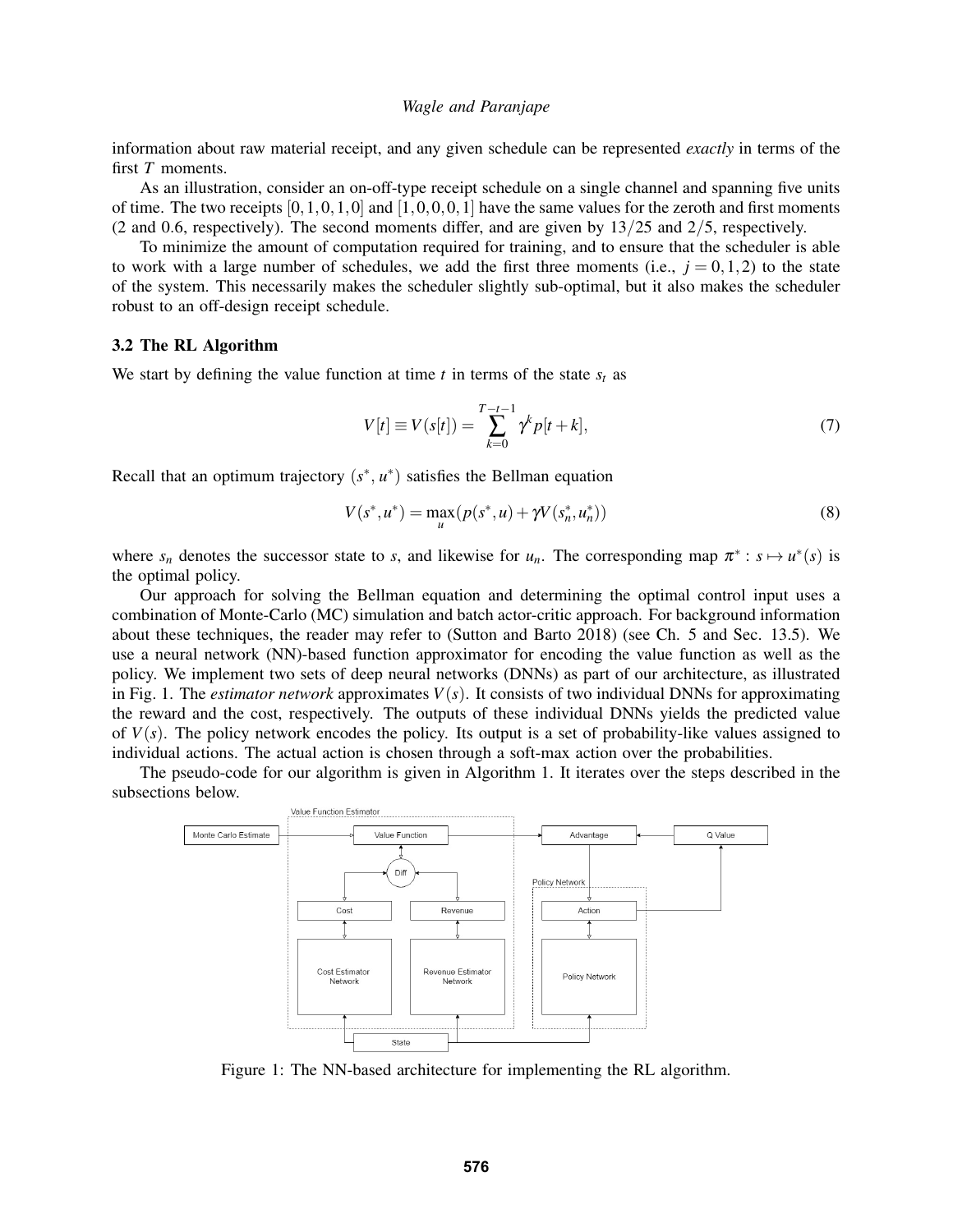<span id="page-5-0"></span>

| <b>Algorithm 1 RL</b> algorithm for training the scheduler |                                                                                                                                            |
|------------------------------------------------------------|--------------------------------------------------------------------------------------------------------------------------------------------|
|                                                            | 1: Initialize: $V_0$ , $\pi_0$ , $n_m$ (number of moments)                                                                                 |
|                                                            | 2: Max number of iterations, $k_{\text{max}}$ , and episodes $E_{\text{max}}$                                                              |
|                                                            | 3: while Algorithm converged or $k > k_{\text{max}}$ do                                                                                    |
| 4:                                                         | for Episode number = $1: E_{\text{max}}$ do                                                                                                |
| 5:                                                         | Generate a random receipt schedule and compute $m = m_{0 \cdot n}^{1,2}$                                                                   |
| 6:                                                         | Run a simulation with policy $\pi_k^{\varepsilon}(s)$ with s[0] drawn randomly                                                             |
| 7:                                                         | For each visited s, with time of first visit $\tau_s$ , append reward $\sum_{k=\tau_s}^{T} \gamma^{k-\tau_s} p[k]$ to $R(s)$               |
| 8:                                                         | For each visited $(s, u)$ , with time of first visit $\tau_s$ , append reward $\sum_{k=\tau_s}^{T} \gamma^{k-\tau_s} p[k]$ to $R^{(u)}(s)$ |
| 9:                                                         | end for                                                                                                                                    |
| 10:                                                        | for each visited s do                                                                                                                      |
| 11:                                                        | $V_{\text{eval}}(s) = \text{average}(R(s))$ ; $V_{\text{pred}}(s) = V_k(s)$                                                                |
| 12:                                                        | end for                                                                                                                                    |
| 13:                                                        | for each visited state-action pair $(s, u)$ do                                                                                             |
| 14:                                                        | $Q_{eval}(s, u) = average(R^{(u)}(s))$                                                                                                     |
| 15:                                                        | Draw $N_p$ random samples $a \sim \pi^{\varepsilon}(s)$                                                                                    |
| 16:                                                        | for Each drawn pair $(s, a)$ do                                                                                                            |
| 17:                                                        | Perform one-step simulation and calculate $Q(s, a) = p(s, a) + \gamma V_{\text{pred}}(s')$                                                 |
| 18:                                                        | Compute the loss $Q(s, a) - Q_{eval}(s, u)$ for the $N_p$ samples                                                                          |
| 19:                                                        | end for                                                                                                                                    |
| 20:                                                        | end for                                                                                                                                    |
| 21:                                                        | Update Estimator Network and Policy Network                                                                                                |
| 22:                                                        | Update iteration number: $k \leftarrow k + 1$                                                                                              |
|                                                            | 23: end while                                                                                                                              |

24: Output: converged policy  $\pi^*(s)$ 

### 3.2.1 Off-Policy MC-Based Policy Evaluation

We run a batch with a fixed number of episodes and randomly chosen initial conditions. Each episode lasts  $T \geq \tau_w$  units of time. The episodes could be run with either a fixed policy across all episodes or one may use different policies for different episodes. Let  $\pi$  denote the policy being evaluated (i.e., the current iterate of the policy). Its  $\varepsilon$ -greedy version, denoted by  $\pi^{\varepsilon}$ , assigns the following probability of choosing an action *a*

$$
\phi_a^{\varepsilon}(s) = \frac{\varepsilon}{|\mathscr{A}|} + (1 - \varepsilon)\phi_a(s)
$$

where  $\phi_a(s)$  is the probability of choosing the same action under the original policy and  $|\mathscr{A}|$  is the total number of actions. The  $\varepsilon$ -greedy approach would ensure that actions with low probabilities are explored adequately, particularly if the initialization of the policy network is biased towards actions that may eventually turn out to be unsuitable.

We calculate the average value of  $V(s)$  over *N* episodes in a batch *for each visited* state *s* and each visited pair (*s*.*u*) using

<span id="page-5-1"></span>
$$
V_{\text{eval}}(s) = \frac{\text{sum}(R(s))}{\sum_{i=1}^{N} \delta_{is}}, \ Q_{\text{eval}}(s, u) = \frac{\text{sum}(R^{(u)}(s))}{\sum_{i=1}^{N} \delta_{i(s, u)}}, \ \ \text{s visited}
$$
\n
$$
(9)
$$

where  $R(s)$  is the vector of first-visit rewards for *s*, and sum( $R(s)$ ) is the sum of the elements of  $R(s)$ . Finally,  $\delta_{is} = 1$  if *s* is visited during that episode. The terms  $R^{(u)}(s, u)$  and  $\delta_{i(s, u)}$  are defined similarly.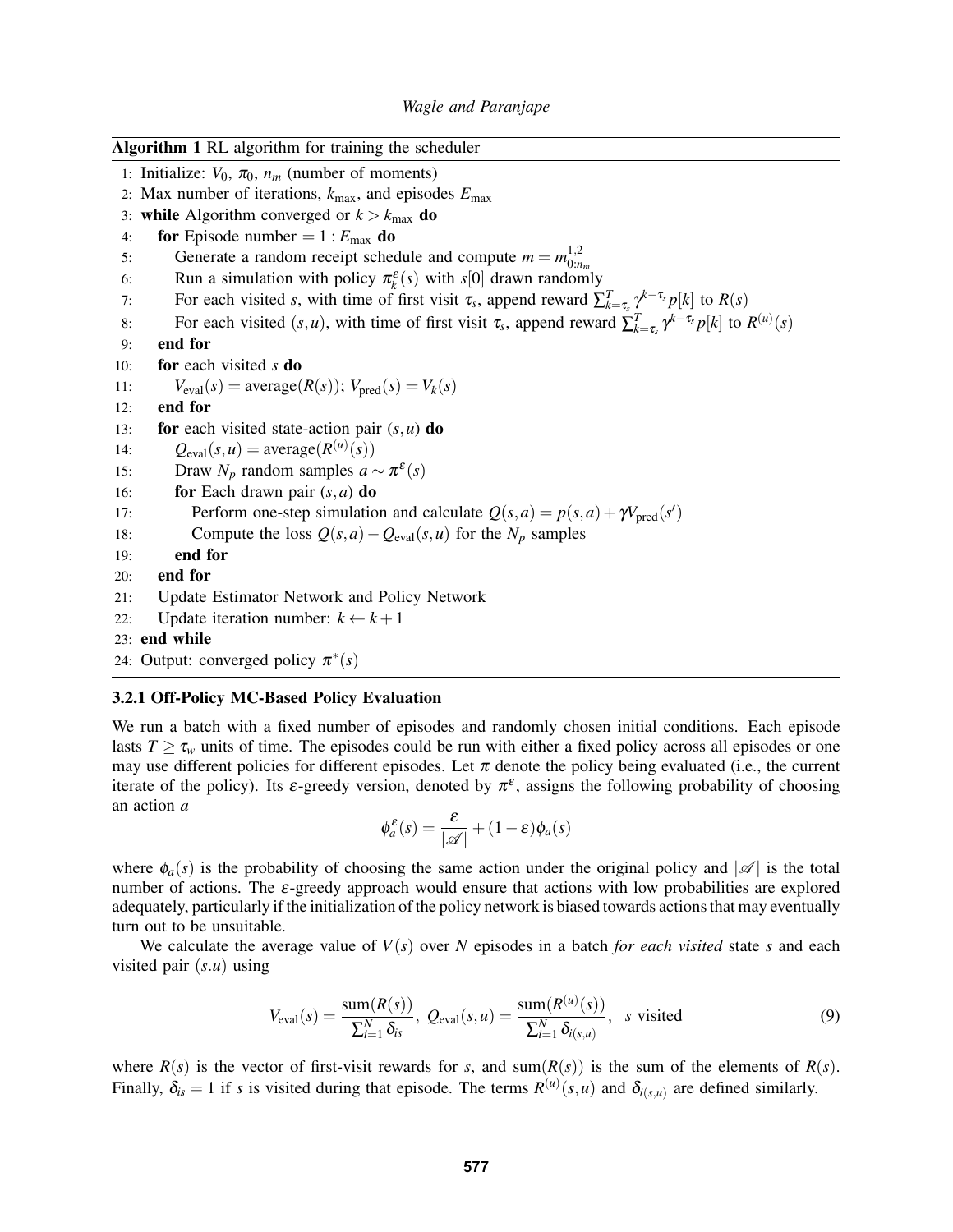### 3.2.2 Error Calculation and Network Update

We update the NNs at end of each batch, requiring that the weights be updated to minimize the mean square error (MSE) of a suitably chosen loss term. The MSE for the estimator network is calculated for each state using

$$
\delta_{\theta} = \frac{1}{N_s} \sum_{n=1}^{N_s} (V_{\text{pred}}(s) - V_{\text{eval}}(s))^2
$$
\n(10)

where  $N_s$  is the total number of visited states and  $V_{pred}(s)$  is the estimate produced by the network.

The MSE loss for the policy network is calculated as follows. For each visited state-action pair  $(s, u)$ , we conduct  $N_p$  *one-step* simulations, where  $N_p$  is a suitably chosen number. Each one-step simulation features an action drawn independently from  $\pi^{\epsilon}$  for that simulation. We determine the *Q* function

$$
Q(s,a) = p(s,a) + \gamma V_{\text{pred}}(s'), \quad a \sim \pi^{\varepsilon}(s)
$$
\n(11)

where  $s'$  is the successor state found using simulation. We define the loss function for  $s$  as

$$
\delta_{\phi} = \frac{1}{|(s,u)|} \sum_{(s,u)} \frac{1}{N_p} \sum_{n=1}^{N_p} (Q(s,a) - Q_{eval}(s,u))^2
$$
\n(12)

where  $Q_{\text{eval}}$  was defined in Eq. [\(9\)](#page-5-1). Using the error  $\delta_{\theta}(s)$  and  $\delta_{\phi}(s)$  calculated above, the estimator and the policy networks are updated at the end of each batch.

### 3.3 Integration with MPC

The RL algorithm in Algo [1](#page-5-0) was designed to solve Problem [2](#page-3-0) and, by extension, Prob. [1.](#page-2-0) An MPC algorithm would use the converged policy  $\pi^*$  to obtain the control  $u[t : t + \tau_h]$  at each instant *t* when the control problem is to be solved. It should be noted that this reduces the computational demand on MPC substantially, along similar lines as [\(Zhang, Kahn, Levine, and Abbeel 2016;](#page-11-10) [Williams, Wagener, Goldfain,](#page-11-9) [Drews, Rehg, Boots, and Theodorou 2017\)](#page-11-9).

#### 4 SIMULATION EXAMPLE: MODEL

We illustrate the technique described above on a fictitious but representative model of an industrial plant. In this section, we will describe the plant model and recall that the controller has access to just its simulator.

#### <span id="page-6-0"></span>4.1 Plant Model for the Simulator



Figure 2: The simplified plant model used in the sequel.

The plant model, shown in Fig. [2](#page-6-0) consists of four areas: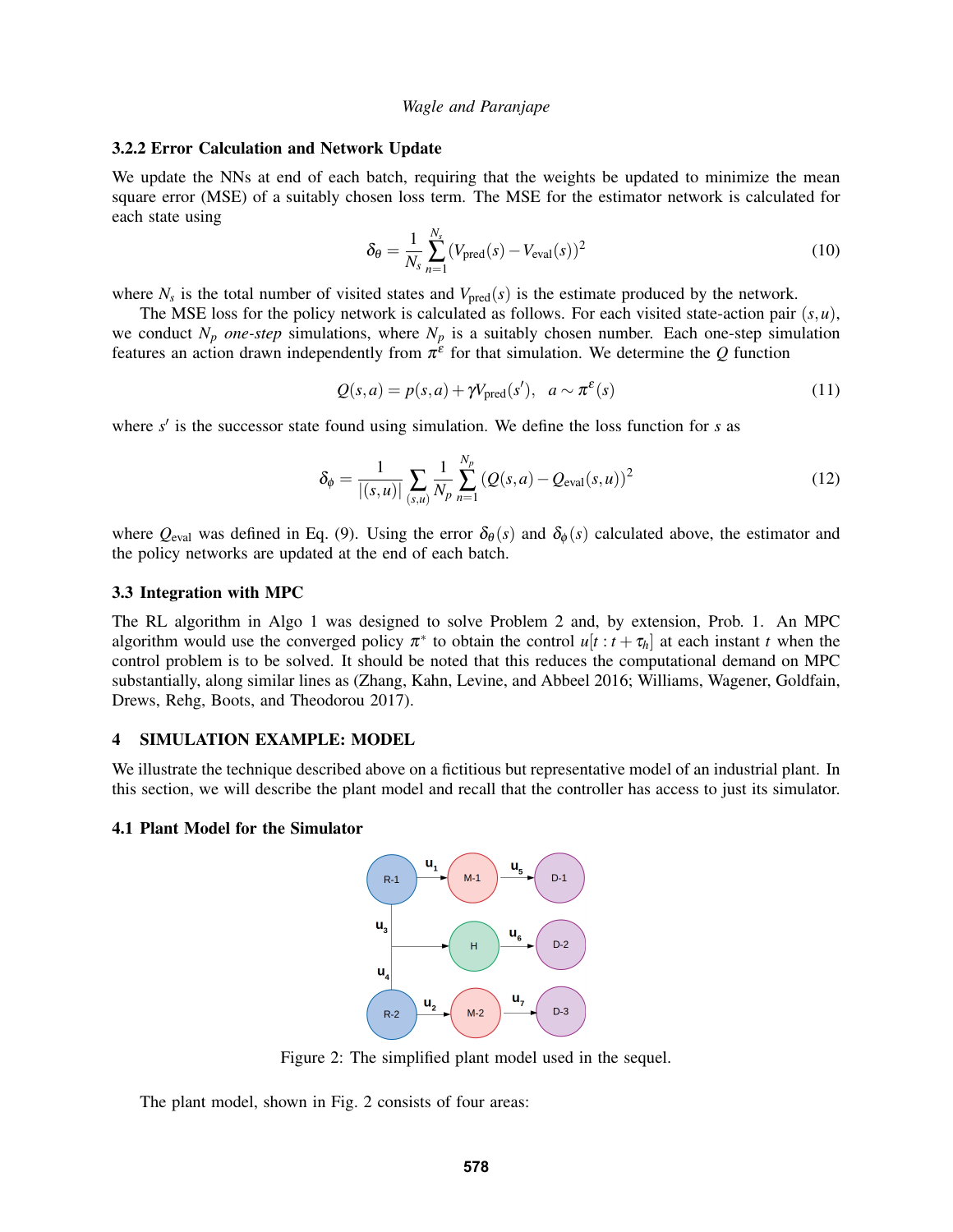- 1. Holding areas for the raw material (R-1 and R-2)
- 2. Machine for processing pure raw material (M-1 and M-2)
- 3. Machine for processing mixed raw material (H)
- 4. Final value addition and ship-out (D-1, D-2 and D-3)

Each area can be viewed as a node on a directed graph. The edges between these nodes represent transfer channels (e.g., conveyor belts or vehicles). The weight of an edge indicates whether it is closed (0) or open (1). Certain edge weight combinations are infeasible, and these denote incompatible operations. For instance, a machine may not be able to accept raw material and dispense a finished product simultaneously. In the set up of Fig. [2,](#page-6-0) we set the constraints as  $u_1u_5 = u_2u_7 = 0$ , and  $u_6 \times \max\{u_3, u_4\} = 0$ .

In the context of this paper, scheduling involves balancing the flow of material between the machines. We assume that each area is capable of holding  $S_{\text{max}}$  units of material (raw or processed). Let the actual units held by the units be denoted by  $s_1$ ,  $s_2$  (R-1 and R-2),  $s_3$ ,  $s_4$  (M-1 and M-2),  $s_5$  (H),  $s_6$ ,  $s_7$  and  $s_8$  (D-1 to D-3).

The receiving areas receive raw material in discrete quantities at any given time. We denote the received amount at a time *k* by  $r_i[k] \in \{0, r_{\text{max}}\}$ . The ship-out areas dispatch finished product in discrete quantities  $d_i[k] \in \{0, \dots d_{\text{max}}\}.$  We assume that  $d_{\text{max}} = S_{\text{max}}$  in this paper.

With this notation, we write the dynamical equation for the "mass flow" as

$$
s_1[k+1] = s_1[k] + r_1[k] - u_1[k] - u_3[k]
$$
 and likewise for  $s_2$   
\n
$$
s_3[k+1] = s_3[k] + u_1[k] - u_5[k]
$$
 and likewise for  $s_4$  and  $s_5$   
\n
$$
s_6[k+1] = s_6[k] + u_5[k] - d_1[k]
$$
 and likewise for  $s_7$  and  $s_8$  (13)

where the states are bounded below by zero. In practice, this would have to be enforced by bounding the out-flow from each area. Since our intention is to create a simulator for training an RL-based optimizer, we achieve this bound as part of our control policy by imposing a penalty on the RL algorithm.

#### <span id="page-7-0"></span>4.2 Revenue, Costs and Objective Function



Figure 3: Transition of the flag representing the contamination in the hybrid machine. A flag of 0 indicates a clean, fresh machine.

The revenue earned by the plant is a function of the output. The values are shown in Fig. [2.](#page-6-0) In particular, the revenue from the mixed raw material machine depends on the nature of the material processed by it. The revenue is 1 per unit if it is entirely low quality, 1.8 if it is pure, and 1.2 otherwise. The state of the "contamination" in the hybrid machine is captured by a flag, and its transition takes place as per Fig. [3.](#page-7-0)

The costs accrued by the plant cover

- Cost of the raw material: the low quality and the high quality raw material cost, respectively.
- Cost of running the machines and the cost of running the transition channels: the cost is of sending a unit of material through a channel is assumed to be  $\alpha u[k]$  where  $\alpha = 1$  is a constant. This cost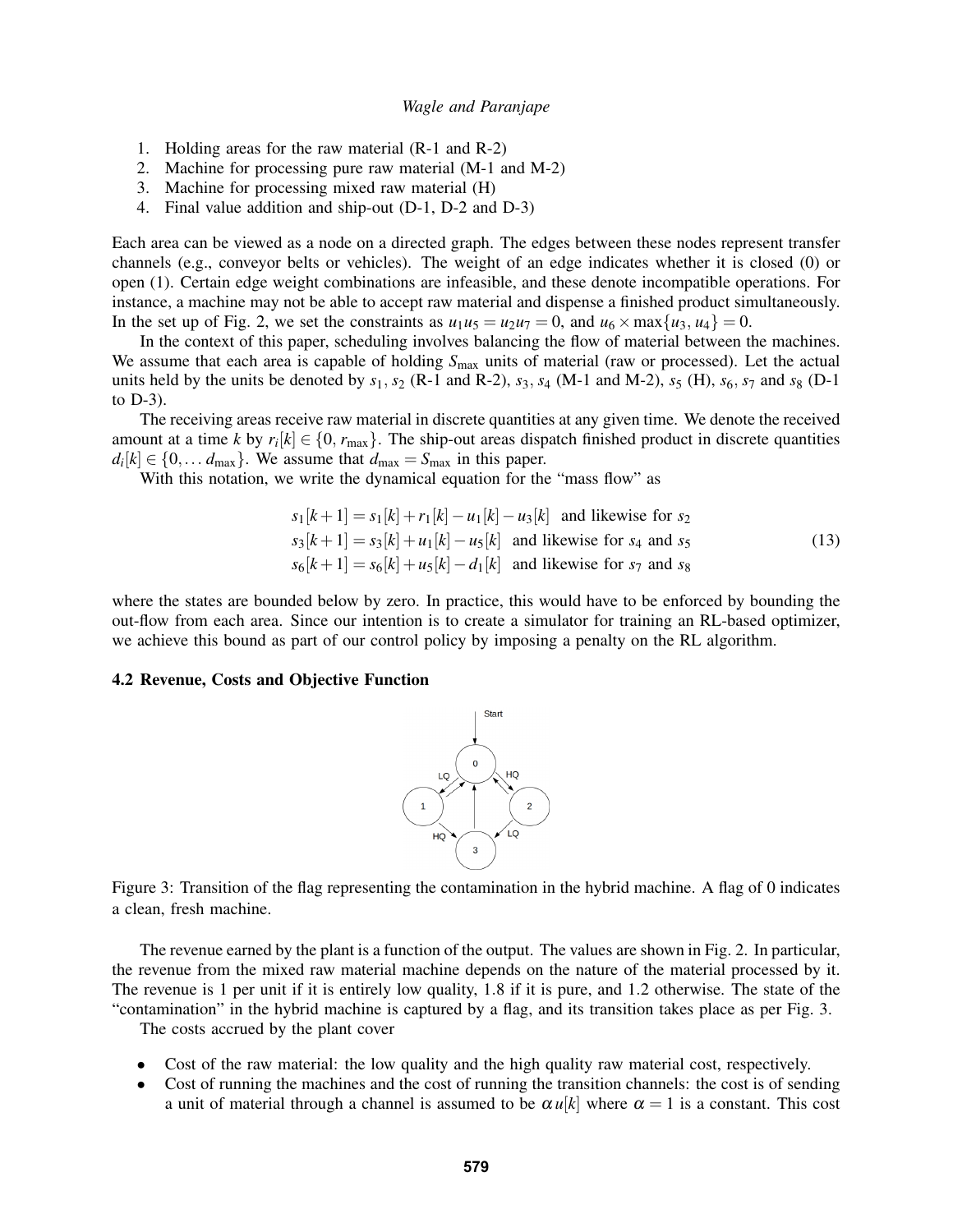is assumed to include part of the cost of running the machines up-stream and down-stream of the channel.

- Cost of shipping out the products: the cost of shipping out a quantity *s* is a nonlinear function of *s*, and assumed to be of the form  $\beta_0 + \beta_1(1 - e^{-\beta_2 s})$ . This captures the decreasing marginal cost of shipping out goods in increasing quantities.
- Overflow costs: if the net material in an area exceeds a threshold capacity, the excess must be discarded and it results in a cost proportional to the overflow.

Using the models for revenue and cost, it is straight-forward to calculate the profit accrued at each instant in time, denoted by  $p[k]$ . The objective of the controller is to maximize the total discounted profit over a moving window of length  $\tau_h$ , given by

$$
\sum_{k=0}^{\tau_h} \gamma^k p[t+k], \ \ \gamma \in (0,1]
$$

We set  $\gamma = 1$  for the simulations, considering that the time horizon considered there (12 units of time) is not very large. The value of  $\gamma$  needs to be set to account for the uncertainty in the known receipt and demand schedules.

## <span id="page-8-0"></span>4.3 Challenges in Controlling the Plant Model

It should be recalled that the plant model is not known to the controller. However, it is instructive to understand fundamental limitations concerning the receipt schedule. We state the following results without proof, while noting that the proofs involve straight-forward book-keeping.

- 1. Continuous, persistent receipt on precisely one channel can be managed trivially by switching between machines 1 and 3, with the minimal switching corresponding to allowing the two machines to saturate their holding areas serially.
- 2. Continuous, persistent receipt on both input channels leads to overflow after no more than 10 time instants if the receipt areas (R-1 and R-2) are not allowed to hold any raw material. The overflow time is finite (i.e., not infinite) even if holding is permitted.
- 3. With continuous, persistent receipt on both channels and no holding in R-1 and R-2, the three machines M-1, M-2 and M-3 will process at an average rate of 5 per 4 time instants. As a result, we posit that the rate of entry of raw material at a given channel does not exceed, on average, 80% of the time.

The aforementioned properties indicate that scheduling the operations on the example plant is not a trivial problem. Moreover, an intense receipt schedule requires careful scheduling to prevent expensive overflows.

## 5 SIMULATION EXAMPLE: RESULTS

Since the key contribution of RL, in the context of MPC, is solving for a given time horizon (of duration  $\tau_h$ ), we focus our attention attention on a single time horizon. In effect, we demonstrate our algorithm on Prob. [1](#page-2-0) for the model in the previous section.

## 5.1 Training of the RL Algorithm

For the particular simulation example considered here, we design the neural networks as follows. The cost estimator network and the revenue estimator network have four layers each, with 64, 64, 32 and 64, 32, 32 neurons respectively. All of the DNNs in the system utilize leaky rectified linear units (LRLUs) as activation functions apart from the last layer of the policy network which is a softmax layer. Both networks are optimized using an Adam optimizer with a learning rate of  $1e^{-6}$ .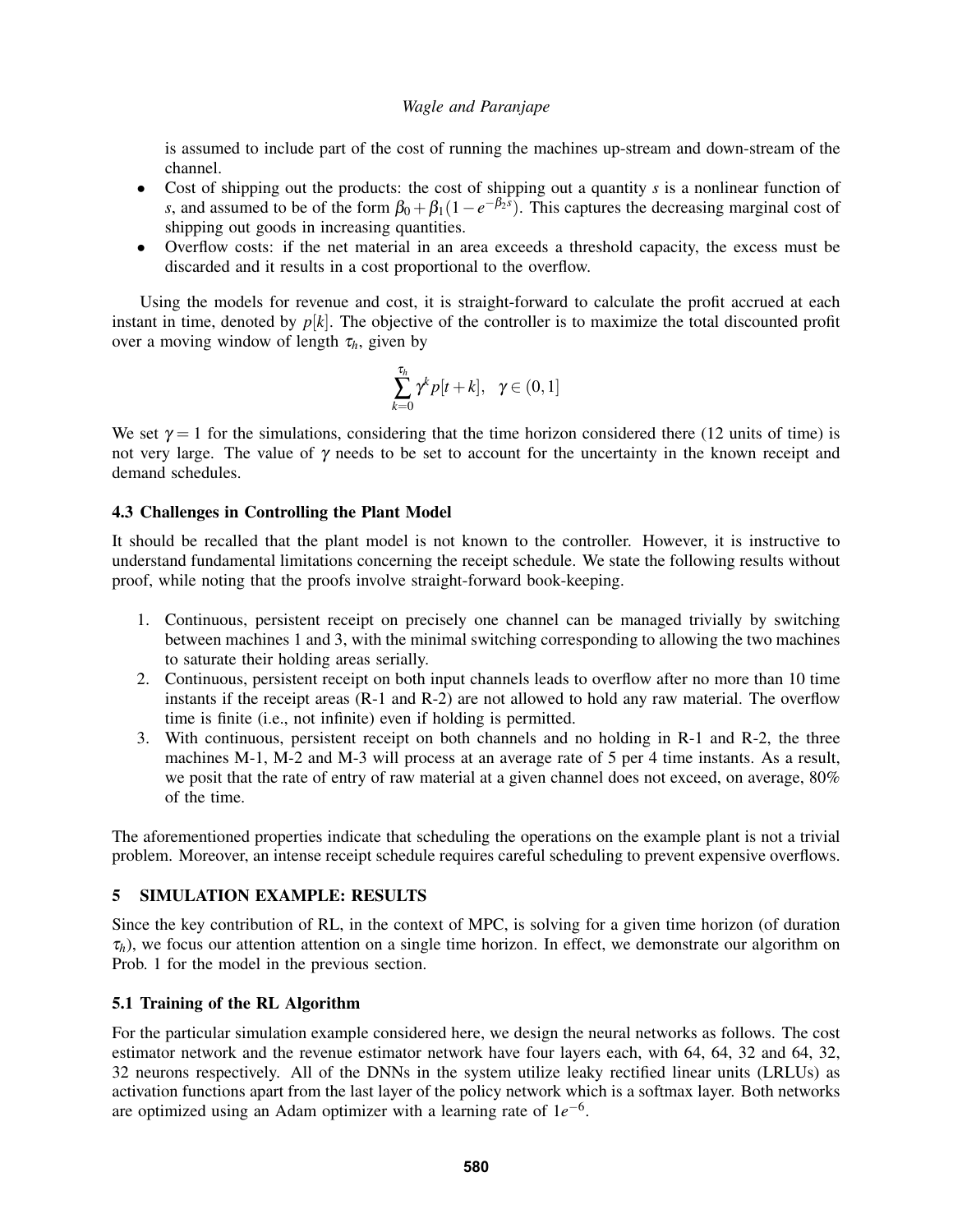<span id="page-9-0"></span>

Figure 4: Baseline reward as a function of the number of training cycles.

We plot the results of a sample training run in Fig. [4.](#page-9-0) The plot shows the baseline performance  $(V(s[0]))$ averaged over nearly 400 training batches. The policy chosen (arbitrarily) at the start of the training leads to a large number of overflows, which reflects in the large negative value of *V* in the initial episodes. The subsequent policies avoid actions that lead to overflows, and the value function improves and converges after nearly 1400 training epochs to a value of around 15 units. We demonstrate the performance of the trained policy by comparing it with a raw policy obtained mid-way during training. While Fig. [4](#page-9-0) would lead us to expect a better performance, it is worth examining the factors that permit improvement or, equivalently, are likely to cause a raw policy to fail.

## <span id="page-9-1"></span>5.2 Simulation



Figure 5: Input receipt schedules of the raw material used for the simulation examples. Blue dot indicates whether or not the raw material was received on a given day.

Figure [5](#page-9-1) shows the input receipt schedules used for the simulation examples. We notice that the amount of received raw material is close to the point where we expect problems to occur for an ill-designed policy, as explained in Sec. [4.3.](#page-8-0) Figure [6](#page-10-0) compares the time histories of the reward and the overflow penalty for the two policies. We make two observations about the notation:

- 1. Since a reward is obtained only against a ship-out, the step rewards are zero at most time instants.
- 2. Likewise, the overflow penalty is zero unless one of the areas experiences an overflow.

It is evident that the raw penalty incurs a large amount of overflow penalty. This is explained by the level of inventory in the area H (see Fig. [2\)](#page-6-0) shown in Fig. [7.](#page-10-1)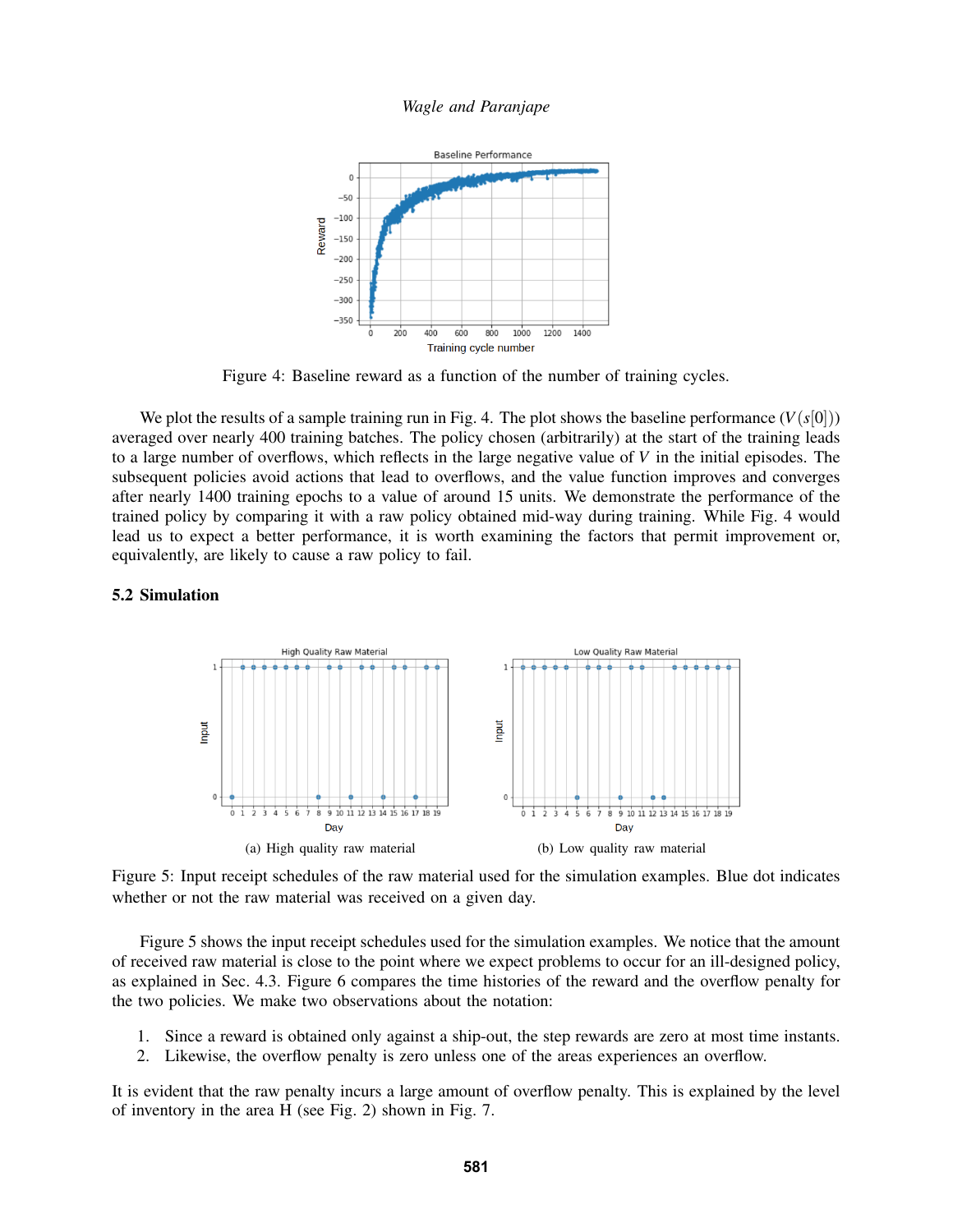<span id="page-10-0"></span>

Figure 6: Reward (blue dot) and overflow penalty (orange dot) incurred by the raw and the optimized policies on each of the 20 days of an episode.

The raw policy causes machine H to overflow, and the resulting overflow penalty reflects in the spikes in the plot showing the instantaneous costs. The optimized, trained policy keeps the inventory levels to manageable levels. Notice that area H is barely close to full for an optimized policy, which seems to run counter to the suggestion in Sec. [4.3](#page-8-0) about the challenge of a high receipt volume. However, the nature of the dynamics is such that more than one bad action at this level of receipt volume precipitates a chain reaction leading to an overflow; on the other hand, sound actions keep area occupancy at low levels.

<span id="page-10-1"></span>

Figure 7: A comparison of the level of inventory in area H of Fig. [2](#page-6-0) on each of the 20 days.

# 6 CONCLUSION

In this paper, we presented a plant operation scheduling technique based on reinforcement learning. The choice of RL was motivated by practical scenarios wherein schedule controllers need to be designed without access to detailed plant models and with access to just the raw material receipt schedules and high-level characteristics and operating constraints of the plant. We introduced the concept of moments as a compact and generalizable way to represent raw material receipt schedule. A Monte-Carlo-based policy iteration scheduler was designed, together with the necessary neural network-based function approximator, and demonstrated in simulation. The example plant considered in the paper is a highly simplified, yet representative, example of complex industrial plants. It is expected that the scheduling technique introduced here can be scaled readily to these complex plants.